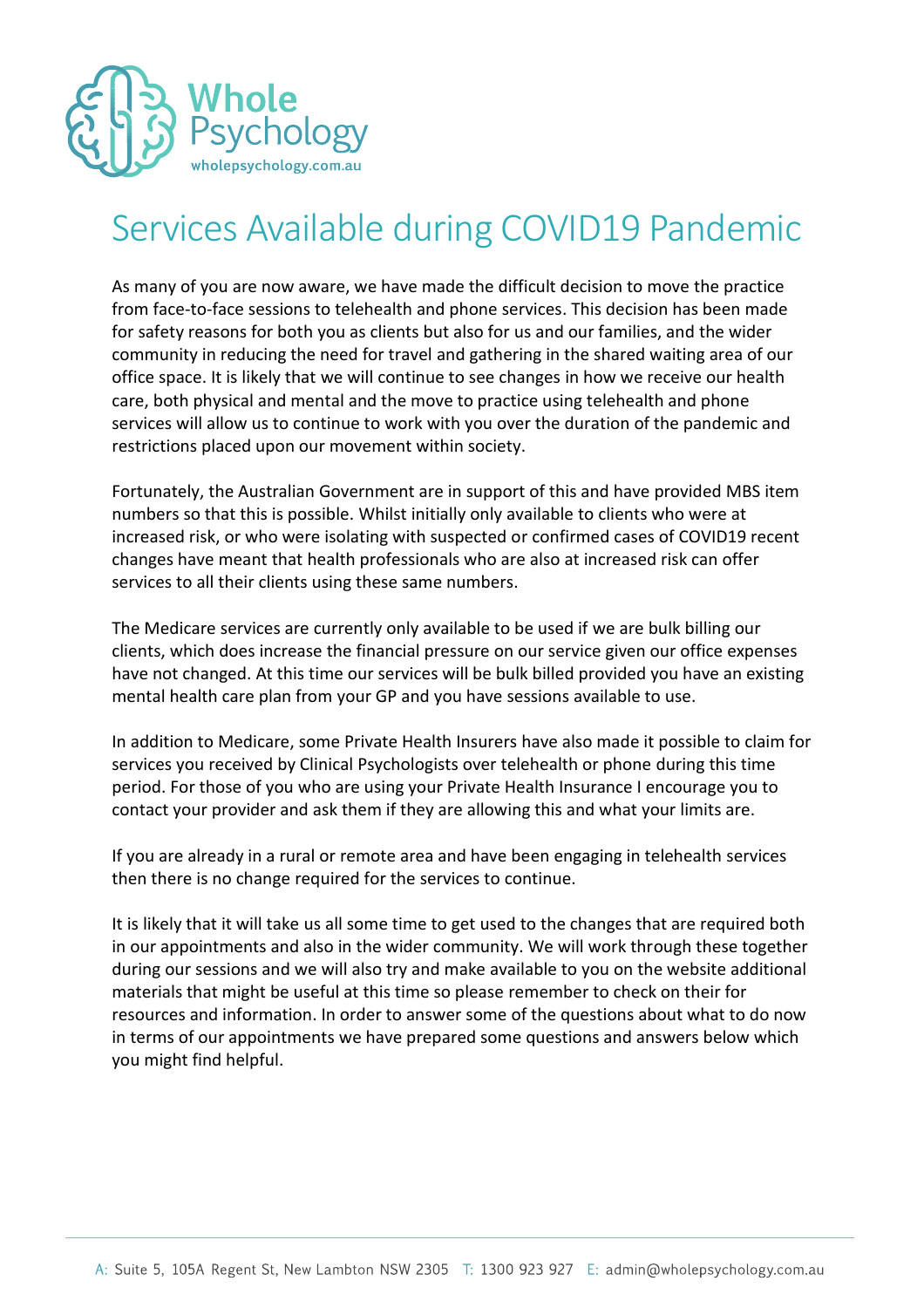

#### What type of appointments are available?

Telehealth appointments are those that we use computers or smart devices for that allow us to use both audio and visual to interact. The types of appointments we can offer you include:

Skype – You will need to create an account with Skype and then connect with your therapist's skype account. When you have your appointment, the therapist will ring you from skype when your appointment starts. Whilst your appointment may be on the hour, give your therapist a little time to connect as they are likely switching between different modes of contact and this could take a little time. During the Skype appointment the therapist will be able to share files with you if you are working on any worksheets or there is a useful resource, they want to work with you on. There is also a chat section for you to use text to communicate if need be. If you use Skype it is likely it will only be the audio and video, you will need to use so don't worry if you are feeling a little overwhelmed right now. The therapist is well versed in using this type of communication tool and will guide you through it.

Zoom – You need only click on a link provided in an e-mail to you. You do not need to have a zoom account as the link will just open the room for you using whatever internet browser you have. The therapist has a zoom account, which is a little like a meeting room and they create the appointment time and embed a unique code into the link they send you so that only you and them are present in the meeting room. Within this meeting space you and the therapist will also have the use of a whiteboard just like in the office space at Regent Street. Like Skype there is also a chat column for text chat but again it's unlikely you will use it.

Face-time – This is just like a phone call and you can with the camera used to transmit the visual image. This is only available if you have an apple device, unlike Skype and Zoom which will work across a variety of devices.

Phone – This is just what is says. Your therapist will call you at the time of your appointment on whatever phone you receive your reminder messages on. If you want a different number called for your appointment then now is a good time to either call and let us know the number or e-mail us at [admin@wholepsychology.com.au](mailto:admin@wholepsychology.com.au)

## What will I need for these appointments?

If you are using a telehealth appointment then you will need a device, like a home computer (PC or Mac), laptop, tablet, or smart phone. Whatever device you decide to use should have connection to the internet, an internet browser installed for use, a camera if you intend on using the camera to enable a visual connection to your therapist, and sound capabilities. Whilst you are welcome to use the speakers on your computer, we recommend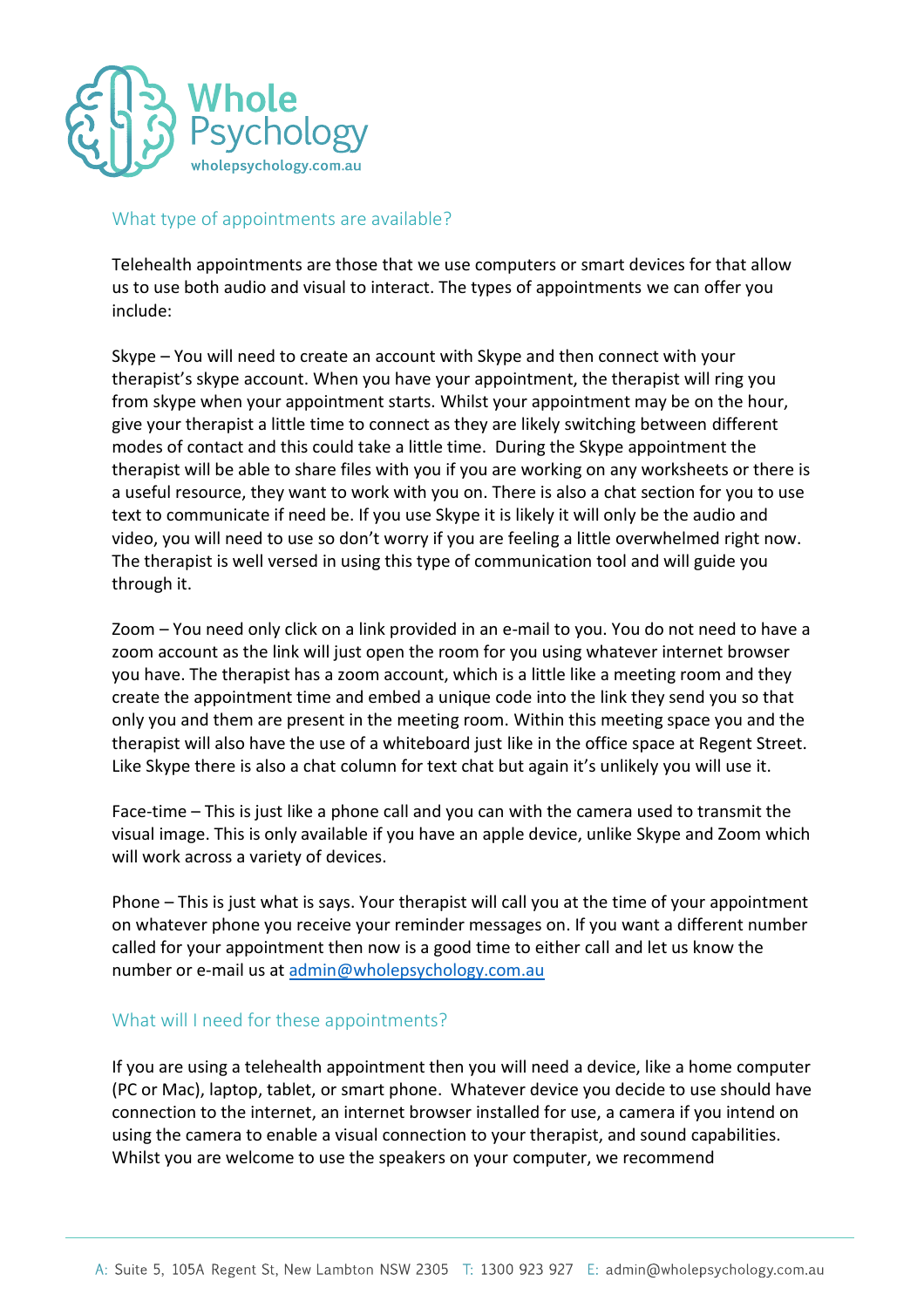

using a headset or earphones so that there is additional privacy and the sound quality is often better.

## How do I elect what type of appointment I would like?

You will need to let us know before your appointment what type of appointment (telehealth or phone) and what platform (Skype, zoom, face time) you would like to use. You can do this by either calling us on 1300923927 or by e-mai[l admin@wholepsychology.com.au](mailto:admin@wholepsychology.com.au) Once you have told us the first time what your preference is you do not need to keep letting us know each time. At the end of your first appointment your therapist will confirm with you your ongoing preference ready for your next appointment.

## If I try telehealth and it doesn't work for me, can I change to phone?

Absolutely. You can also change between the different platforms within telehealth and trial them until you find what works best for you. We recommend not changing mid appointment though as it interrupts the flow of therapy.

## What if I have technical difficulties using telehealth?

If you are having trouble using telehealth then your therapist will try and trouble shoot the problem if it is an easy fix but if it takes longer than five minutes they will abandon the telehealth and call you on the phone. Whilst the preference is to be able to use telehealth, the greater preference is that you get your whole appointment time with your therapist.

Most problems can be worked out quickly and usually after the first session things run smoothly. Of course, there is a large strain on the NBN network and phone networks as we are all moving to reply on them more for health and non-health related meetings.

## How will my clinician look after my privacy if we are using telehealth or phone appointments?

The same privacy concerns and policies apply online. The above mentioned, telehealth options have all been researched as being secure connections between the two parties only and the connection does not go through a third party. Just like in the office space your therapist is ensuring that the sound travelling is minimised using music outside the therapy space. A headset is also used so that sound from you, your voice, is not played aloud into the room. If you are using the phone the therapist *will not* be using the speaker phone for appointments.

There is no change to your client file and notes during this change of service.